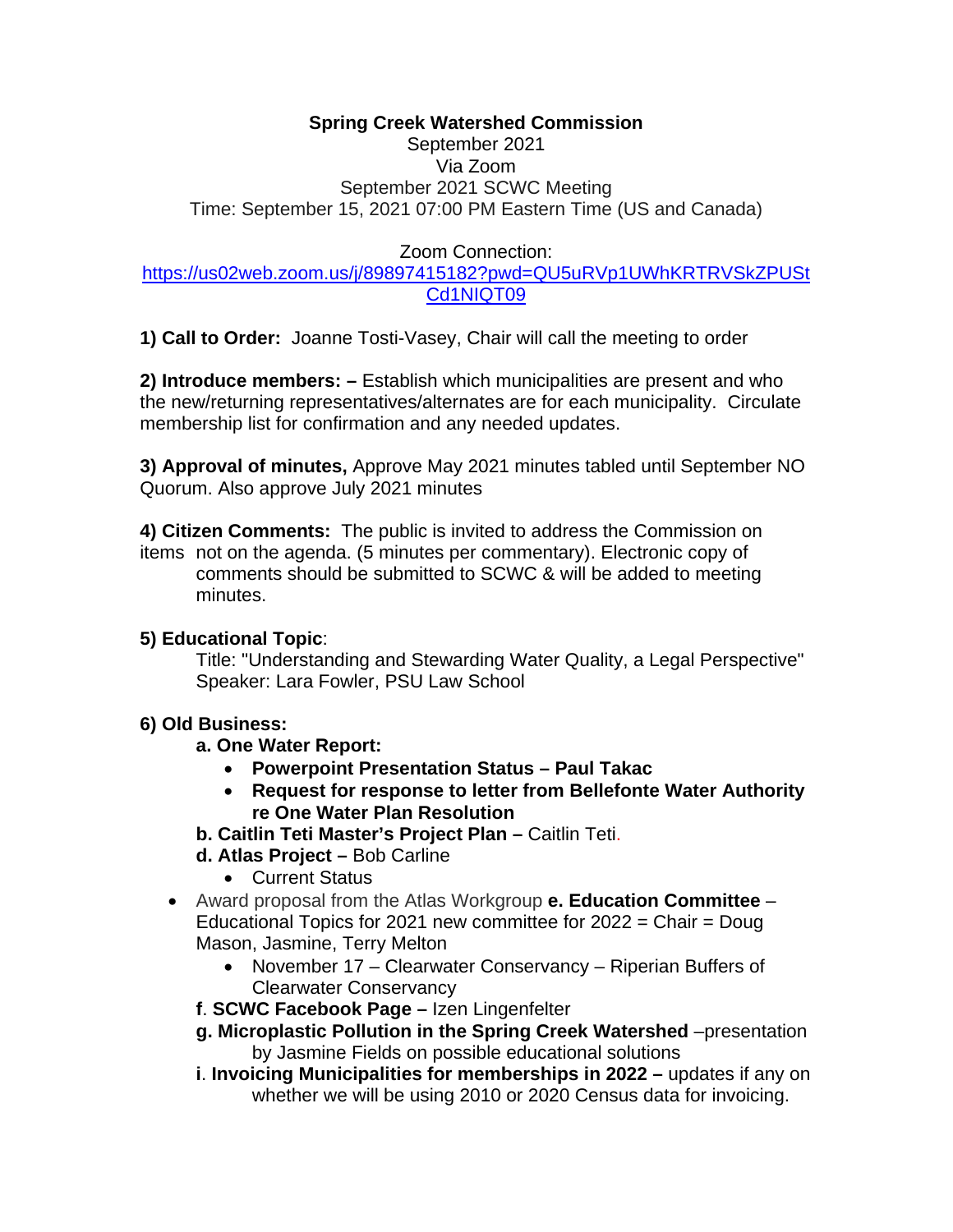Invoices to be sent out asap. We have 2021 Census data for all but the four smallest municipalities (i.e., those with less than a population of 5000: Halfmoon, Milesburg, Benner, and Walker). How do you want to proceed?) n.b.: Centre Hall and Boggs Townships have not been invoiced since their footprint within the watershed is so small. See attached pdf file.

### **7) New Business:**

a. PFAS contamination of Spring Creek and Bald Eagle Creek – Dave Roberts

#### **8) Financials -UPDATE**

**a. Report:** June-August – Bill Sharp, Jon Eaton

#### (LAST REPORT)

**Memberships received for 2021: Bellefonte Borough, State College Borough, Benner Township, Halfmoon Township, Patton Township, Potter Township, Spring Township**

#### **June 2021**

Project Fund: **Debit: \$0.00 Credit: \$00.00 Balance: \$2,150.63** General Fund: **Debit: \$1900.00 Credit: \$0.00 Balance: \$25,989.64** Note: the debit is a docketed estimate of expenses and is pending final approval.

#### **July 2021**

| Project Fund: Debit:<br>General Fund: Debit:<br>August 2021 |                | \$0.00 Credit: \$00.00 Balance: \$2,150.63<br>\$0.00 Credit: \$25.00 Balance: \$26,014.64 |  |  |
|-------------------------------------------------------------|----------------|-------------------------------------------------------------------------------------------|--|--|
| Project Fund: Debit:<br>General Fund: Debit:                | \$0.00 Credit: | \$0.00 Credit: \$00.00 Balance: \$2,150.63<br>\$0.00 Balance: \$26,014.64                 |  |  |

**9) Once Around the Watershed:** Members are asked to share relevant water related news from their municipality.

### **10) Remaining Meetings for 2021:**

November 17, 2021

The September 15 Spring Creek Watershed Commission Meeting is being sponsored by State College and will appear on [cnet1.org](http://cnet1.org/) and air on CGTV (cable channel 7): Monday, September 20 - 7:00 p.m. Thursday, September 23 - 1:00 a.m & 2:00 p.m. Monday, September 27 - 9:00 a.m.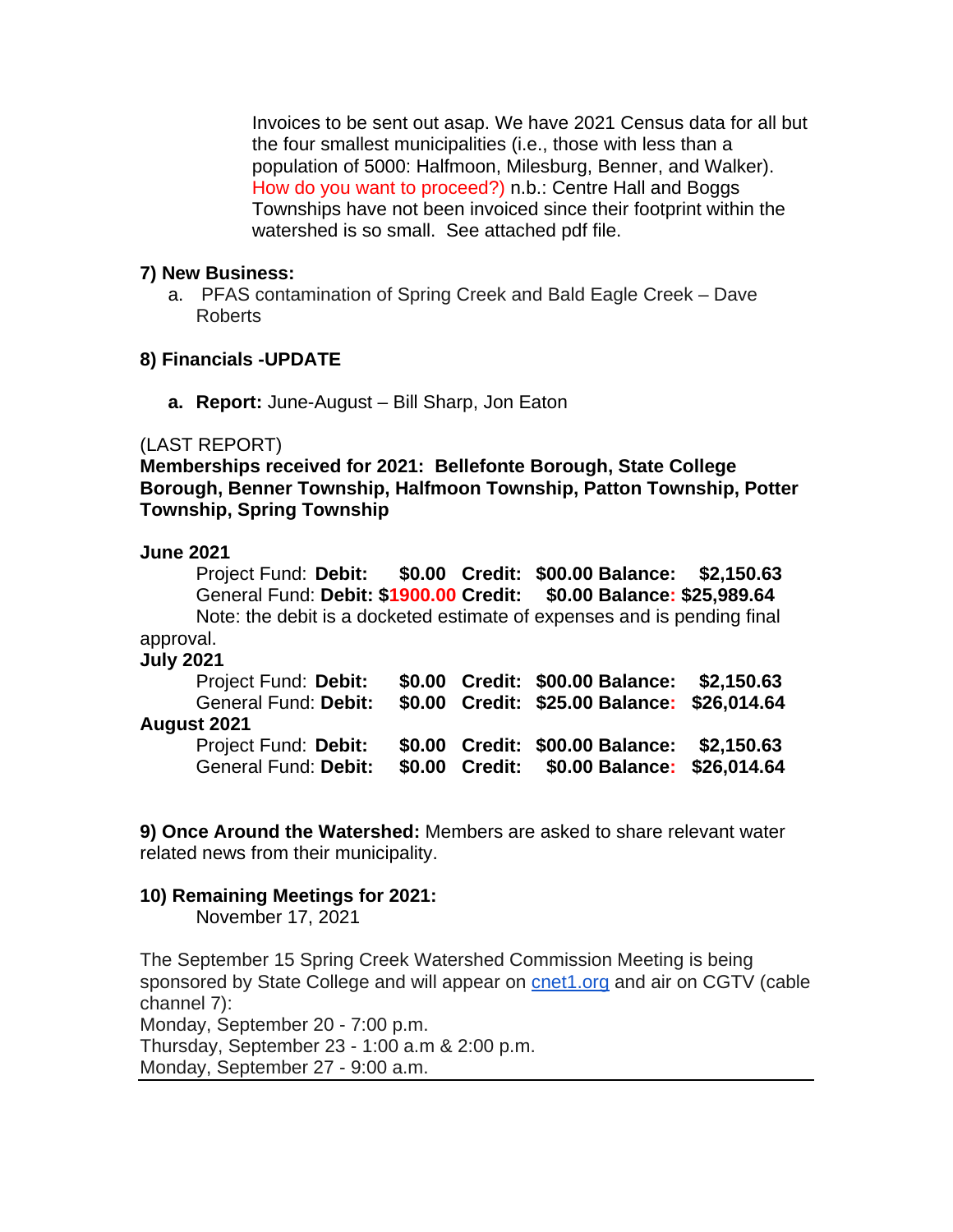Joanne Tosti-Vasey is inviting you to a scheduled Zoom meeting.

Joanne Tosti-Vasey is inviting you to a scheduled Zoom meeting.

Topic: SCWC Meeting Time: July 21, 2021 07:00 PM Eastern Time (US and Canada) Every other month on the Third Wed, until Nov 17, 2021, 4 occurrence(s) May 19, 2021 07:00 PM Jul 21, 2021 07:00 PM Sep 15, 2021 07:00 PM Nov 17, 2021 07:00 PM

Join Zoom Meeting

[https://us02web.zoom.us/j/89897415182?pwd=QU5uRVp1UWhKRTRVSkZPUSt](https://us02web.zoom.us/j/89897415182?pwd=QU5uRVp1UWhKRTRVSkZPUStCd1NIQT09) [Cd1NIQT09](https://us02web.zoom.us/j/89897415182?pwd=QU5uRVp1UWhKRTRVSkZPUStCd1NIQT09)

Meeting ID: 898 9741 5182 Passcode: 766784 One tap mobile +13126266799,,89897415182#,,,,\*766784# US (Chicago) +19292056099,,89897415182#,,,,\*766784# US (New York)

Dial by your location +1 312 626 6799 US (Chicago) +1 929 205 6099 US (New York) +1 301 715 8592 US (Washington DC) +1 346 248 7799 US (Houston) Meeting ID: 898 9741 5182 Passcode: 766784 Find your local number: https://us02web.zoom.us/u/kc57EC1zlL